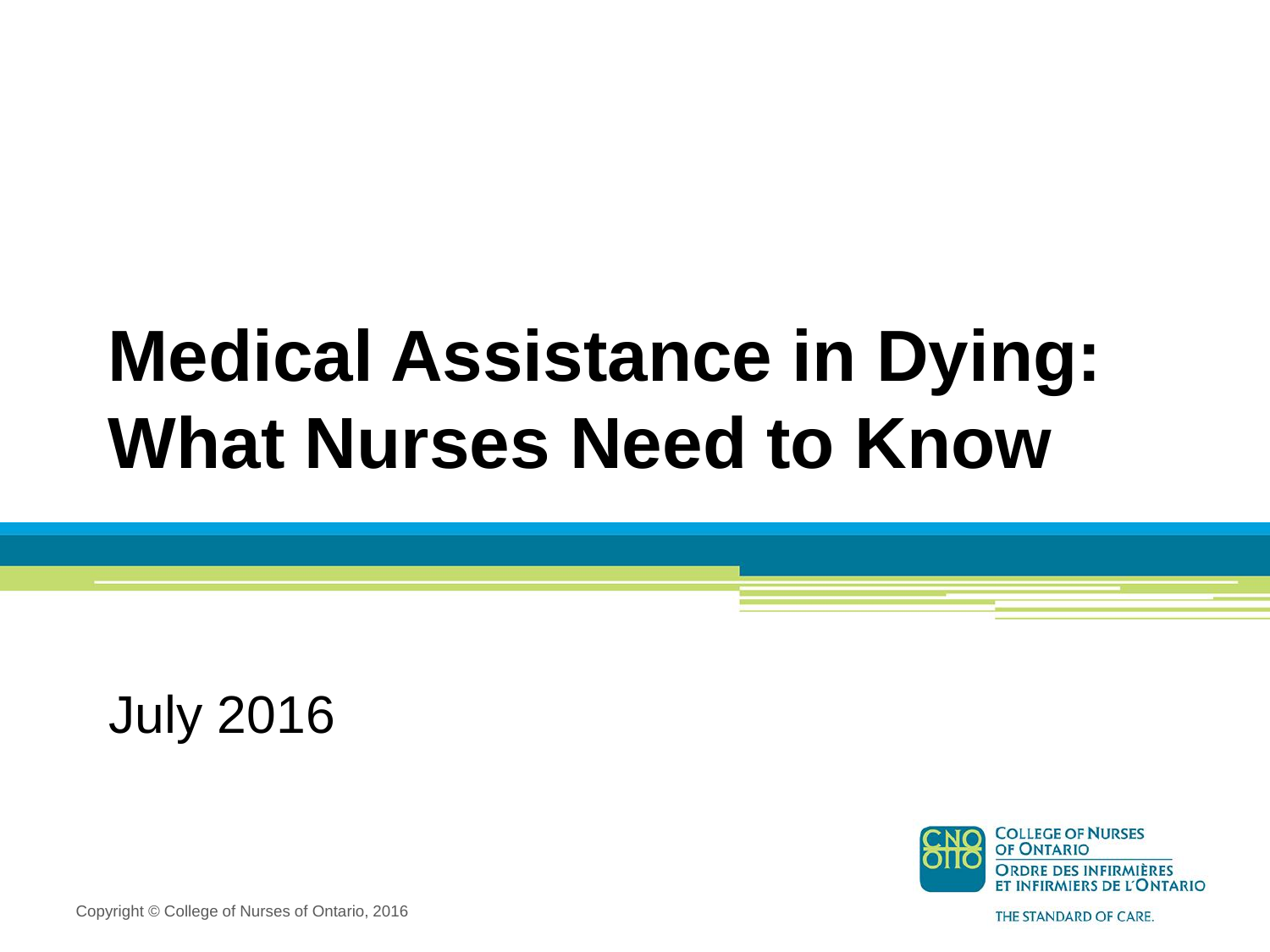### **Questions?**

- [ppd@cnomail.org](mailto:ppd@cnomail.org)
- **Subject Heading: Teleconference**

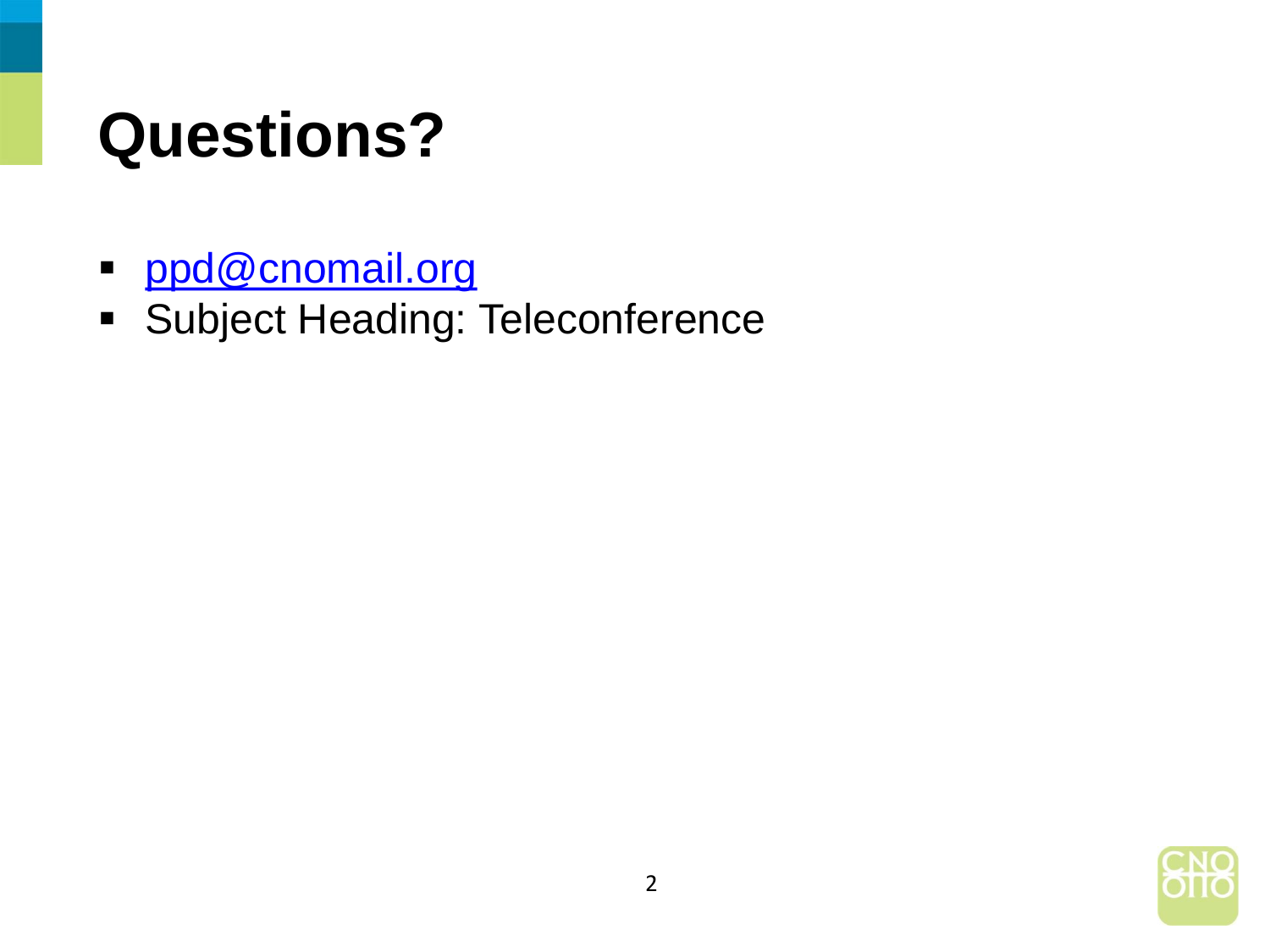## **Objectives**

To enhance understanding of:

- the legislation
- the nurses role
- NP authority and accountability

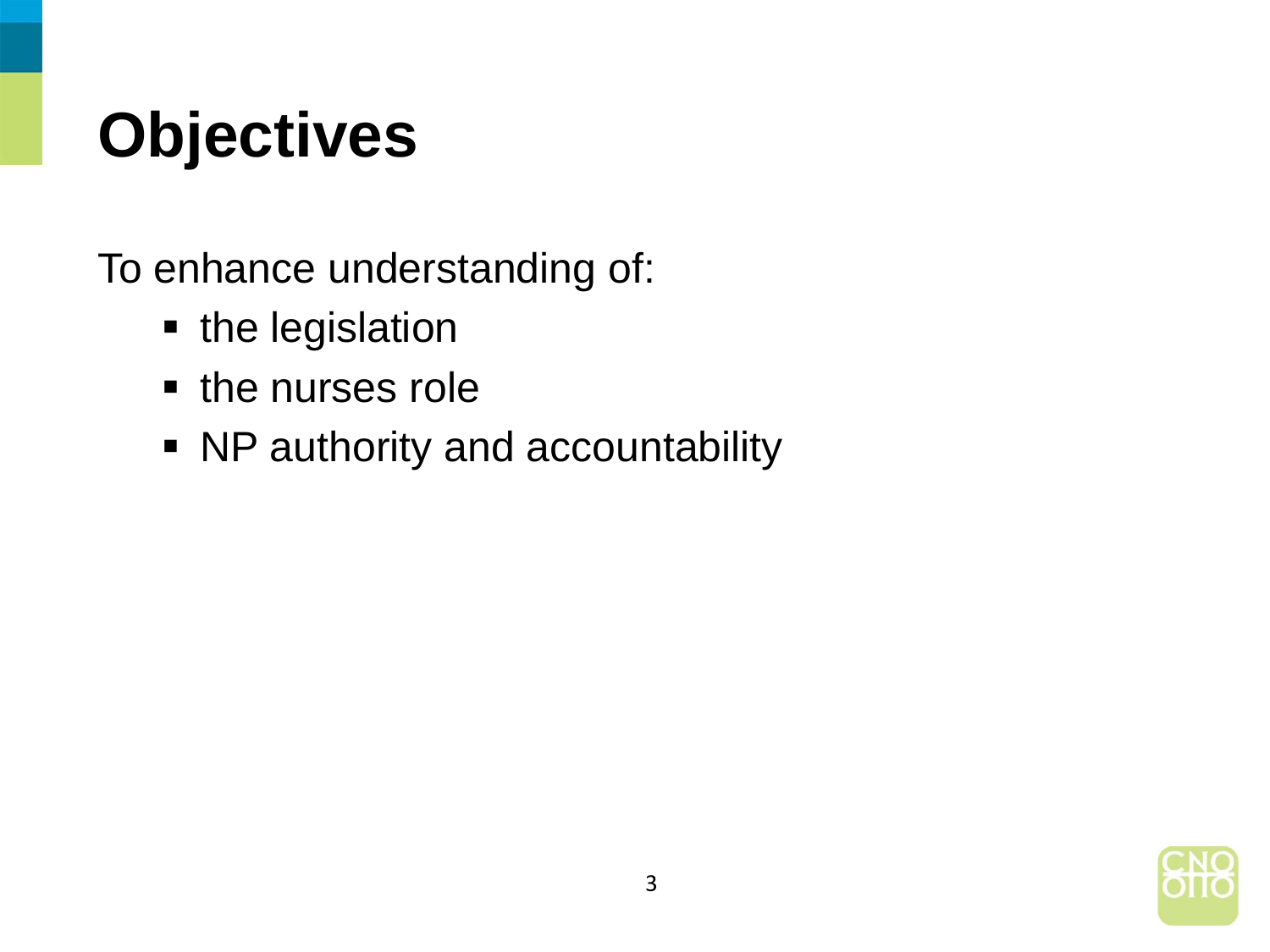### **CNO Documents**

- **[Guidance on Nurses' Roles in Medical Assistance in](http://www.cno.org/globalassets/4-learnaboutstandardsandguidelines/maid/maid-june-23-final.pdf) Dying**
- CNO [Standards and Guidelines](http://www.cno.org/en/learn-about-standards-guidelines/standards-and-guidelines/) can be found on the website

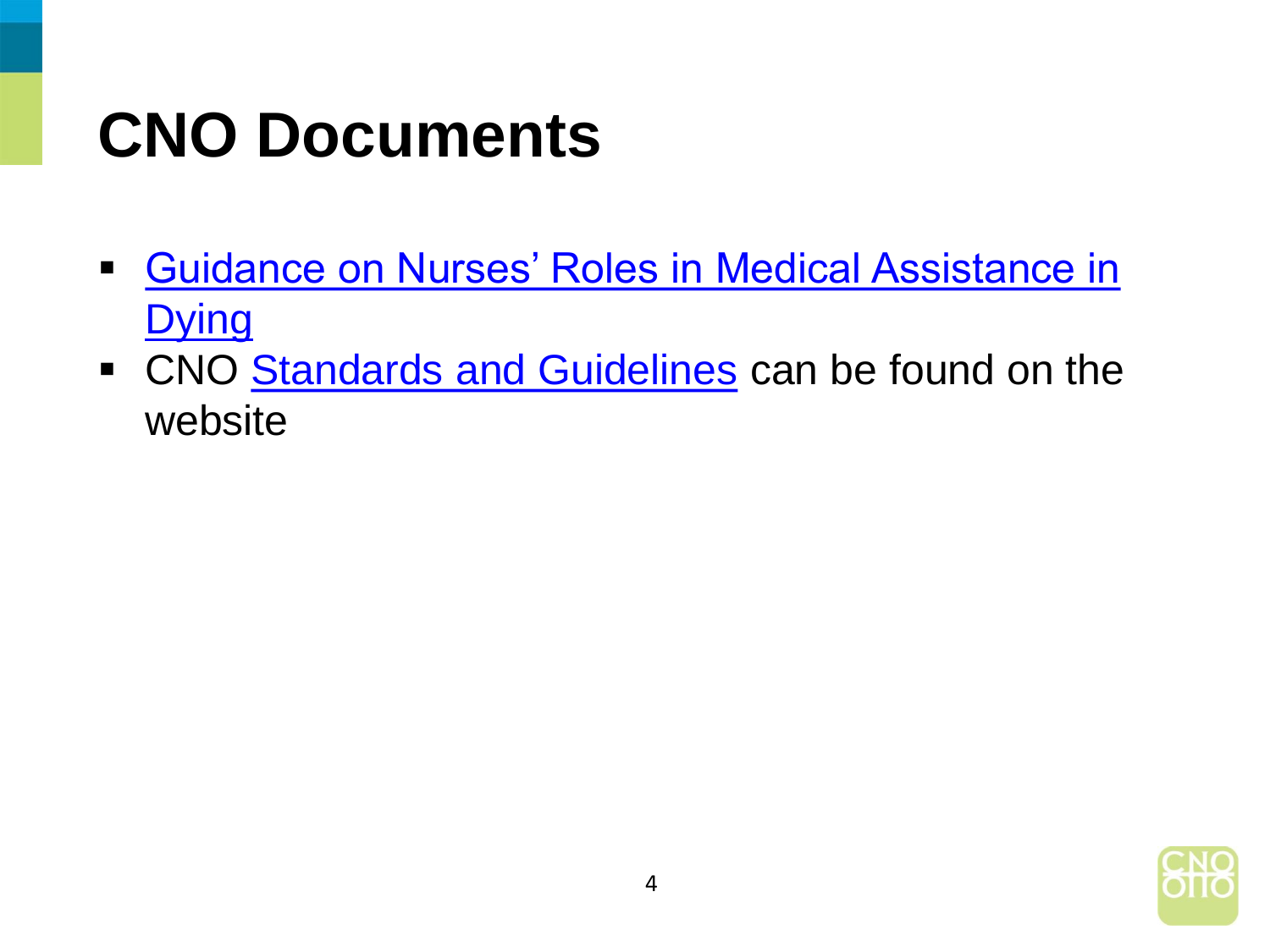#### **How Did We Get Here?**

- *Carter,* 2015
- $-Bill C-14$ 
	- **Nurse Practitioner**
	- **Nursing**
	- Pharmacy

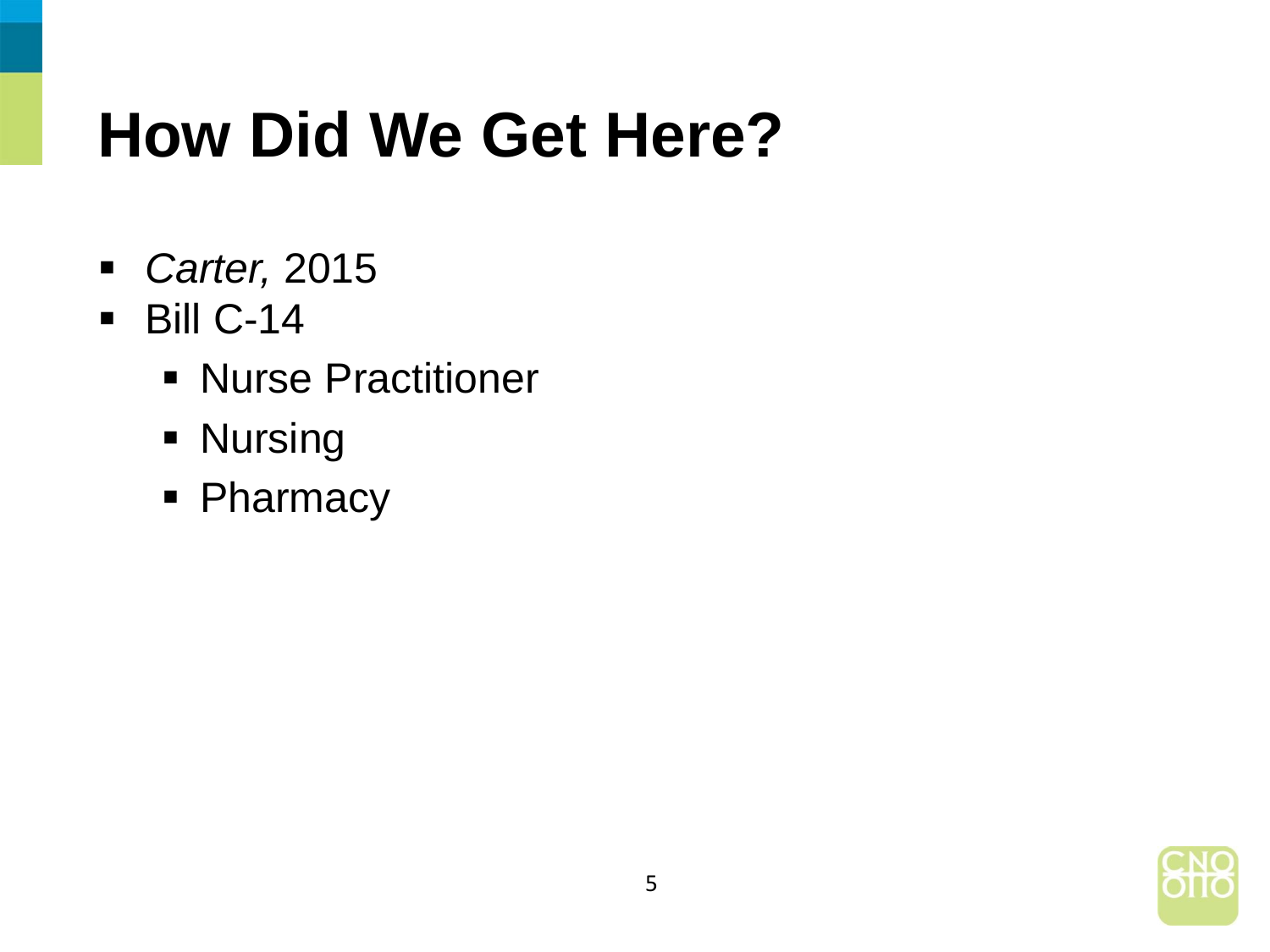### **Definitions**

Two forms of medical assistance in dying include:

- 1. Clinician-assisted
- 2. Client self-administered

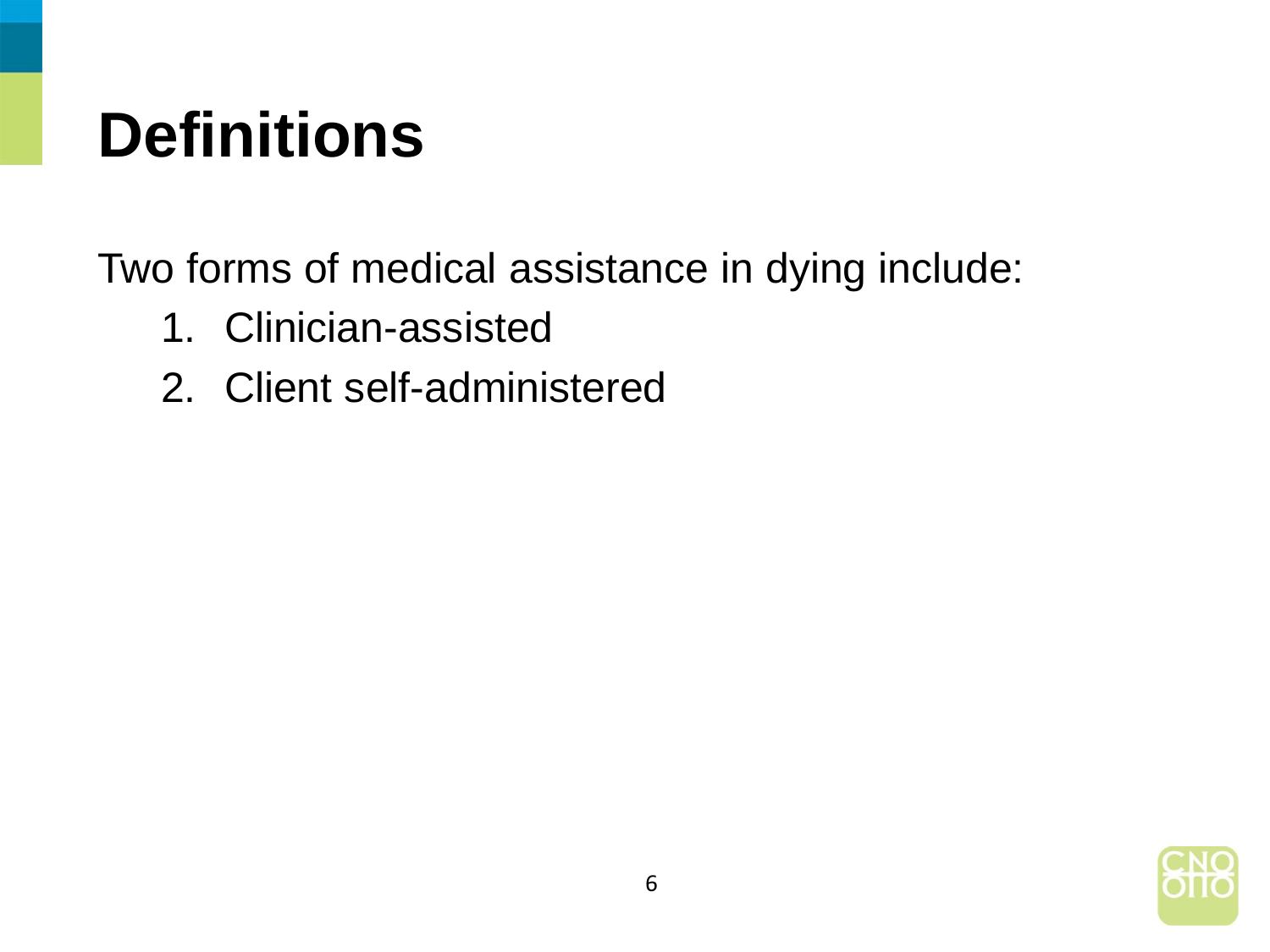## **Conscientious Objection**

Nurses who conscientiously object:

- must transfer the care of a client to another nurse or provider
- continue to provide nursing care, as per a client's care plan until a replacement caregiver is found

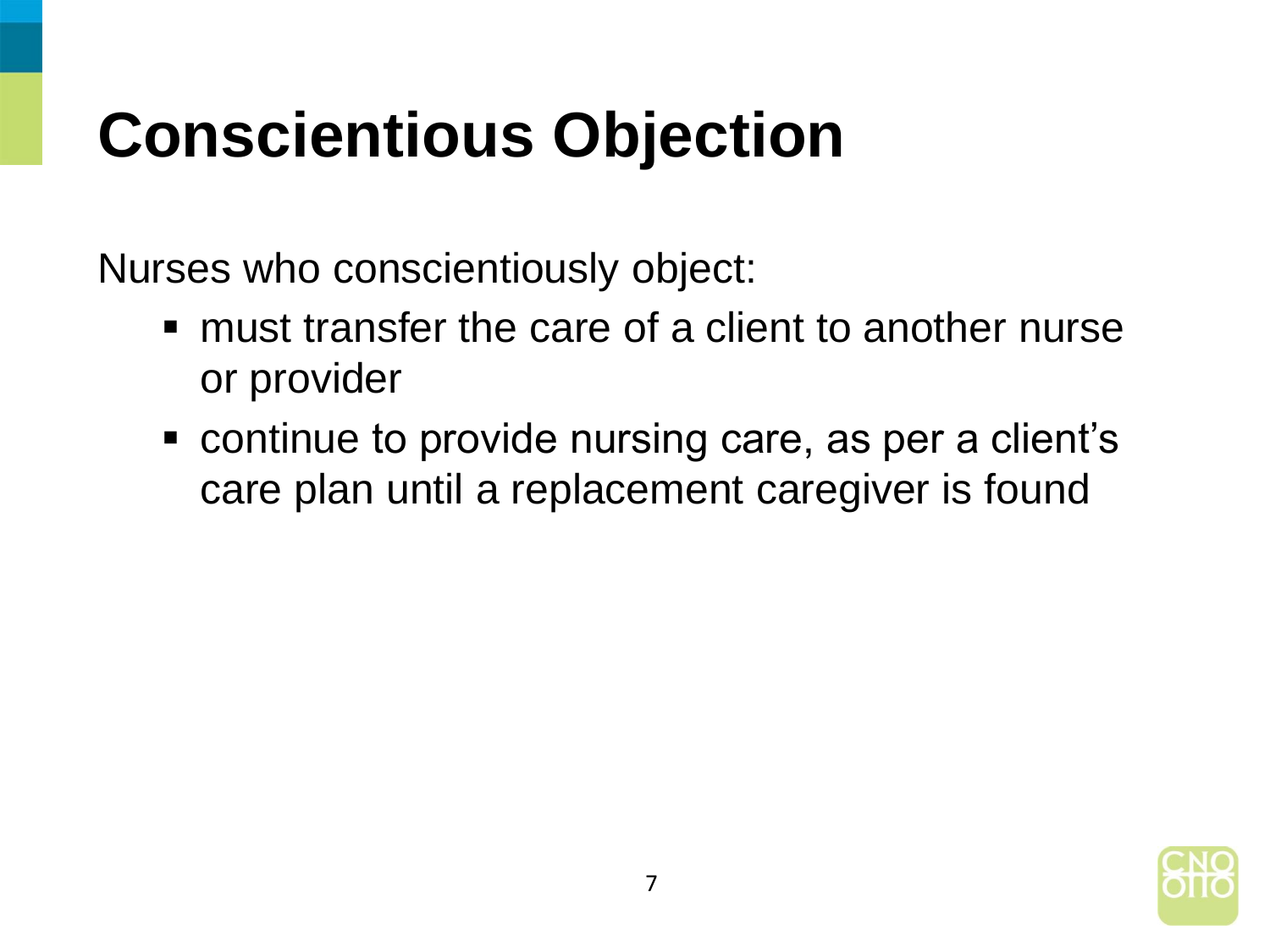## **RN and RPN Role**

- **Must understand the eligibility criteria**
- **Must not** administer:
	- **nedication that is intended to end life**
- Can participate by:
	- **Peroviding nursing care**
	- aiding an NP or Physician

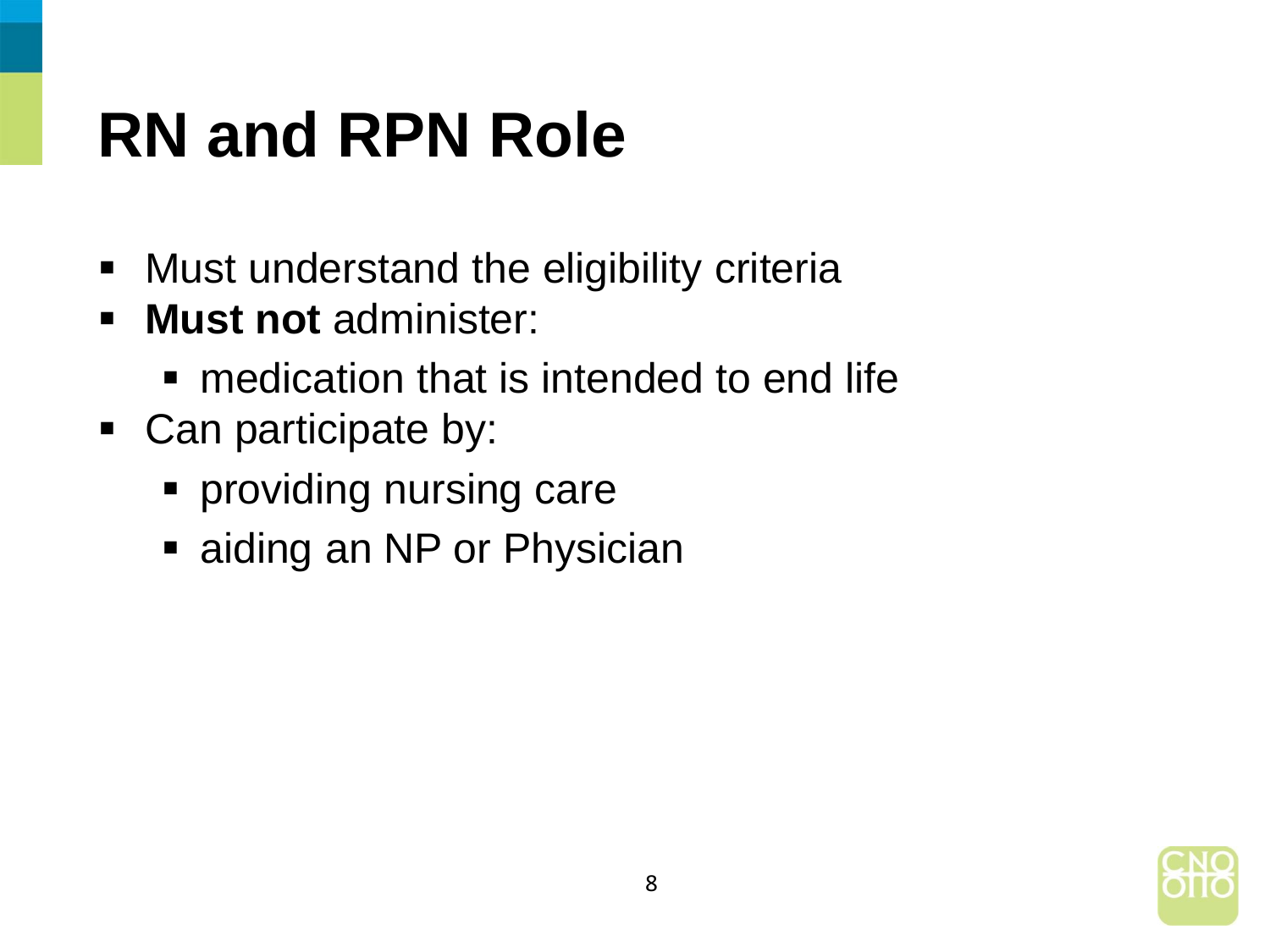#### **Nurse Practitioner Role**

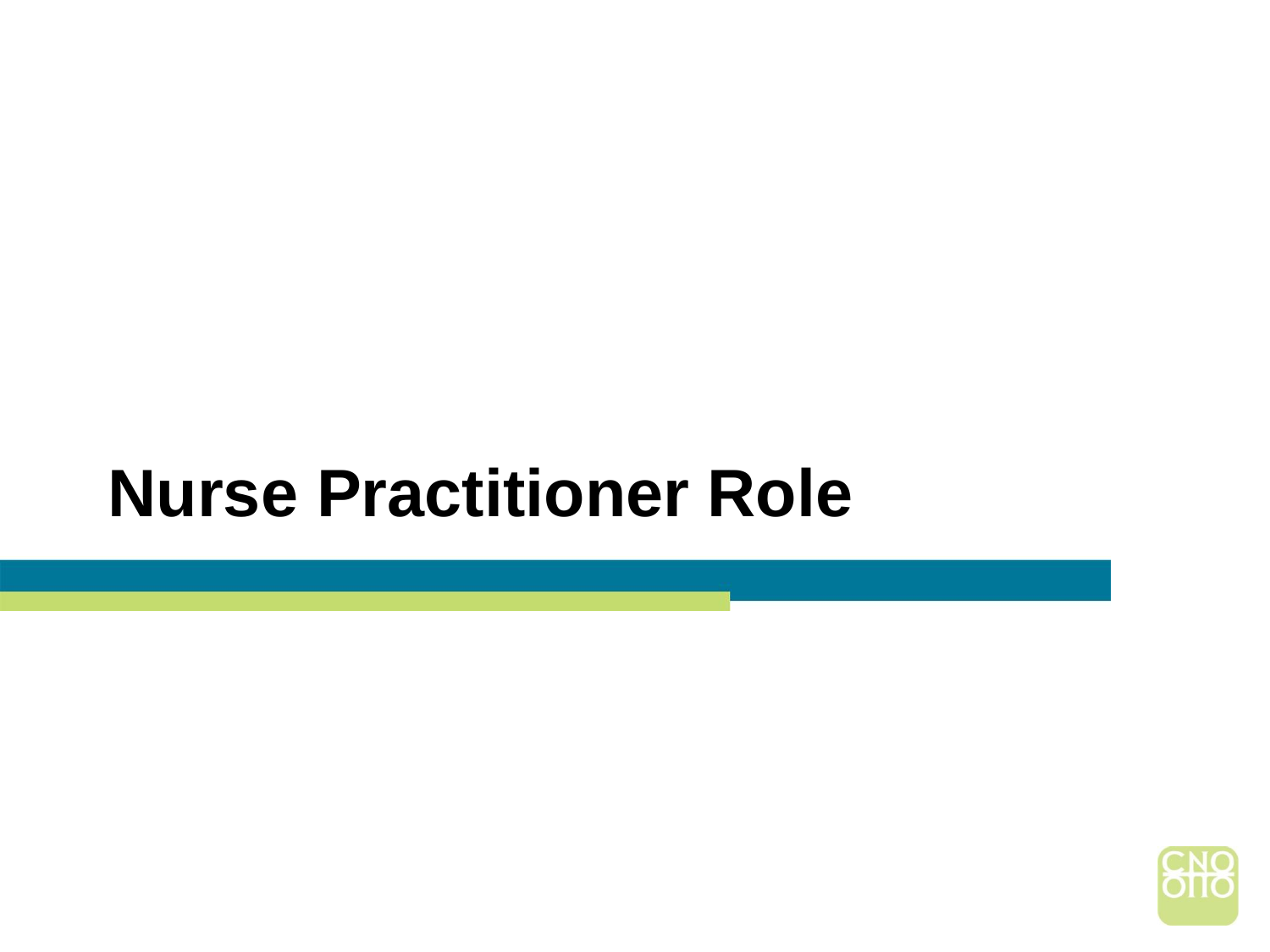# **NP Legal Authority**

For clients who have requested medical assistance in dying, the law allows NPs to:

- **-** determine eligibility
- **provide a second opinion**
- **E** administer a medication that will cause death
- provide a medication for the client to selfadminister

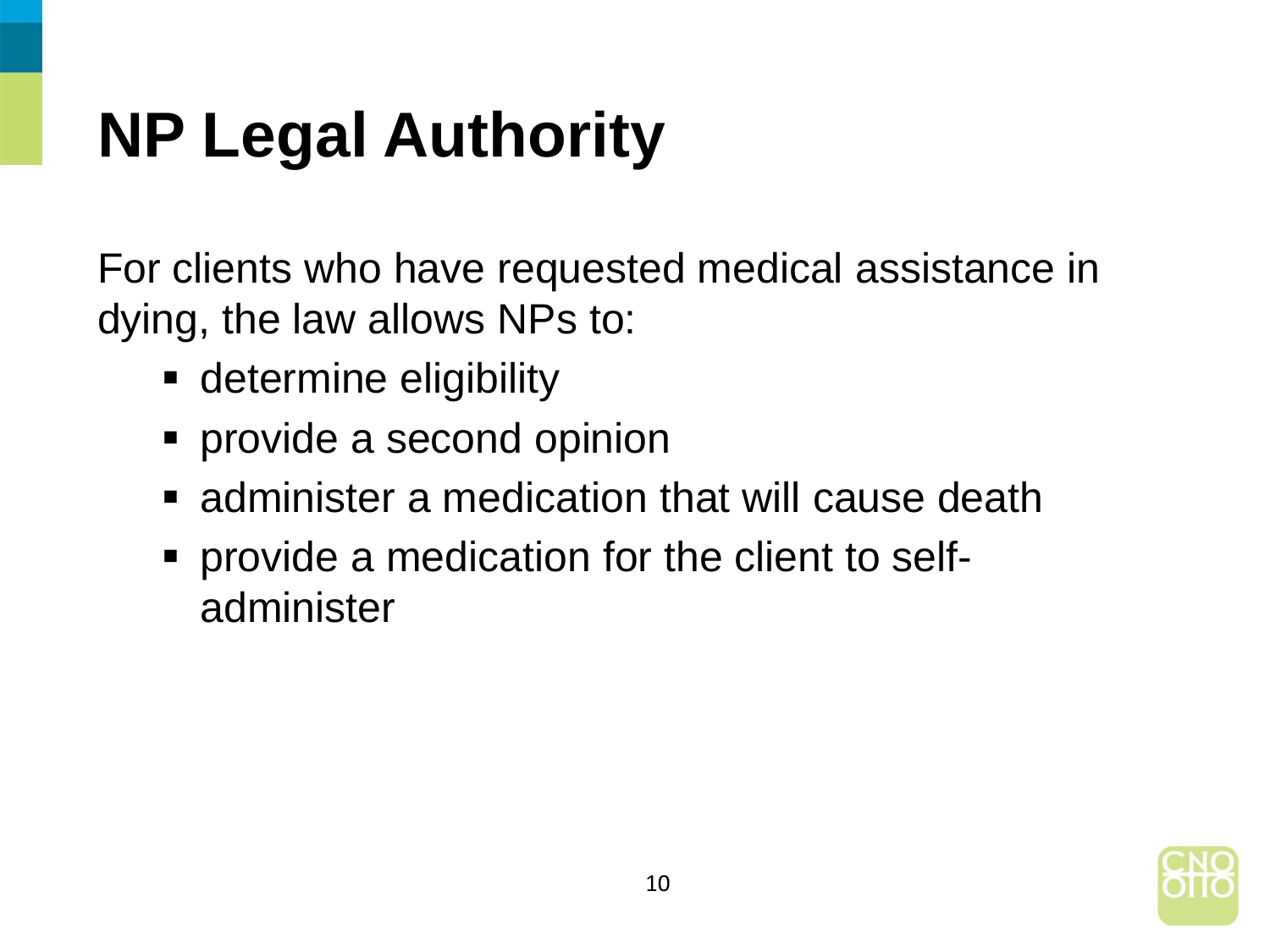## **When is the NP Required to Refer?**

- NPs who do not personally provide medical assistance in dying must refer the client to another NP or physician who provides this service
- The NP may not be the appropriate provider if they:
	- conscientiously object
	- may not have the competence
	- are not able to order required controlled substances

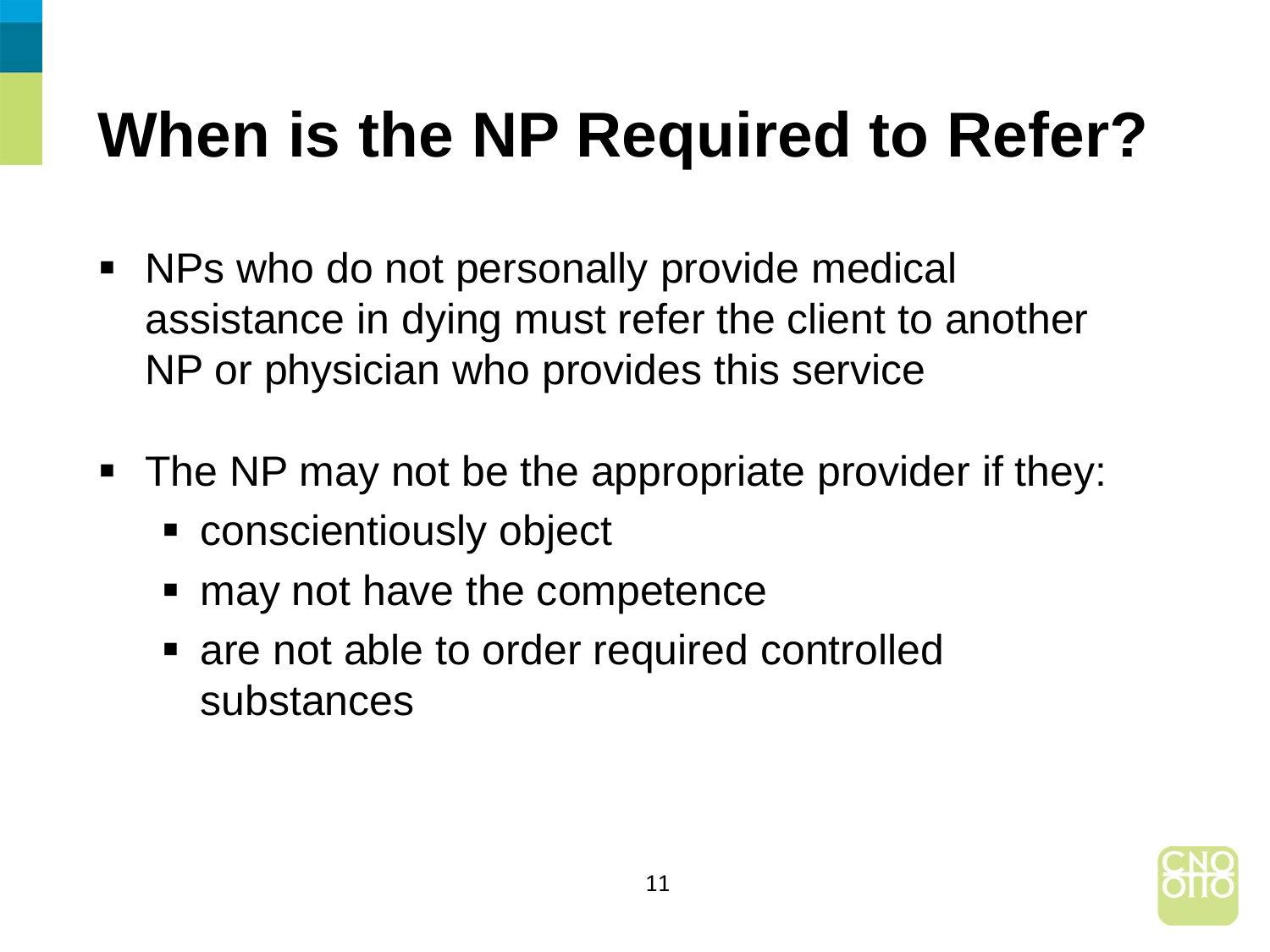# **Eligibility Criteria**

- The law states that the client:
	- must be at least 18 years of age
	- be capable of making decisions about their health
	- voluntarily request medical assistance in dying
	- **give informed consent**
	- have a grievous and irremediable medical condition
	- be eligible to receive health services funded by government in Canada

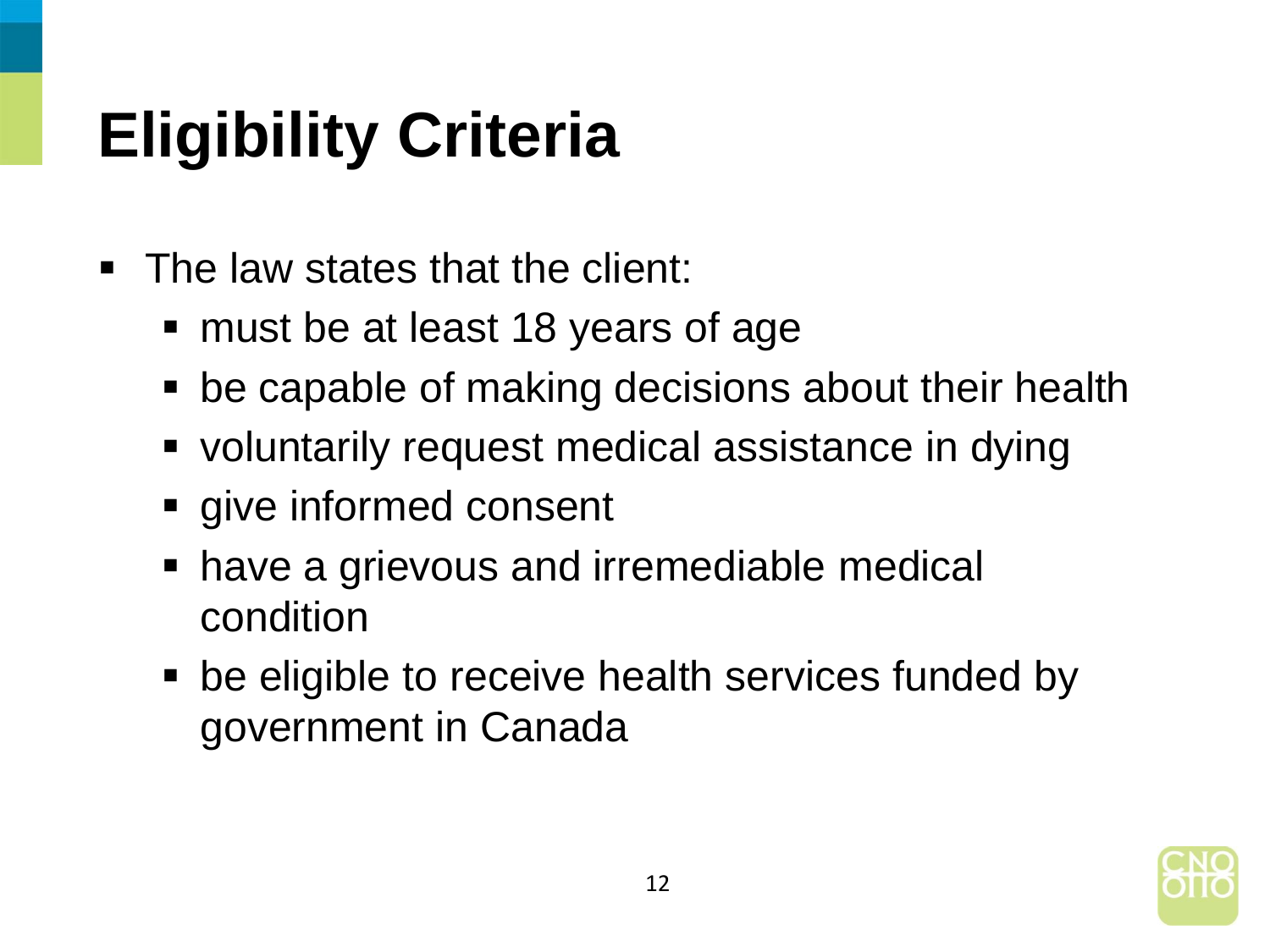## **Consent and Capacity**

- The client must be capable throughout the process
- Advanced directives cannot be used
- Consent can not be provided by a substitute decision maker

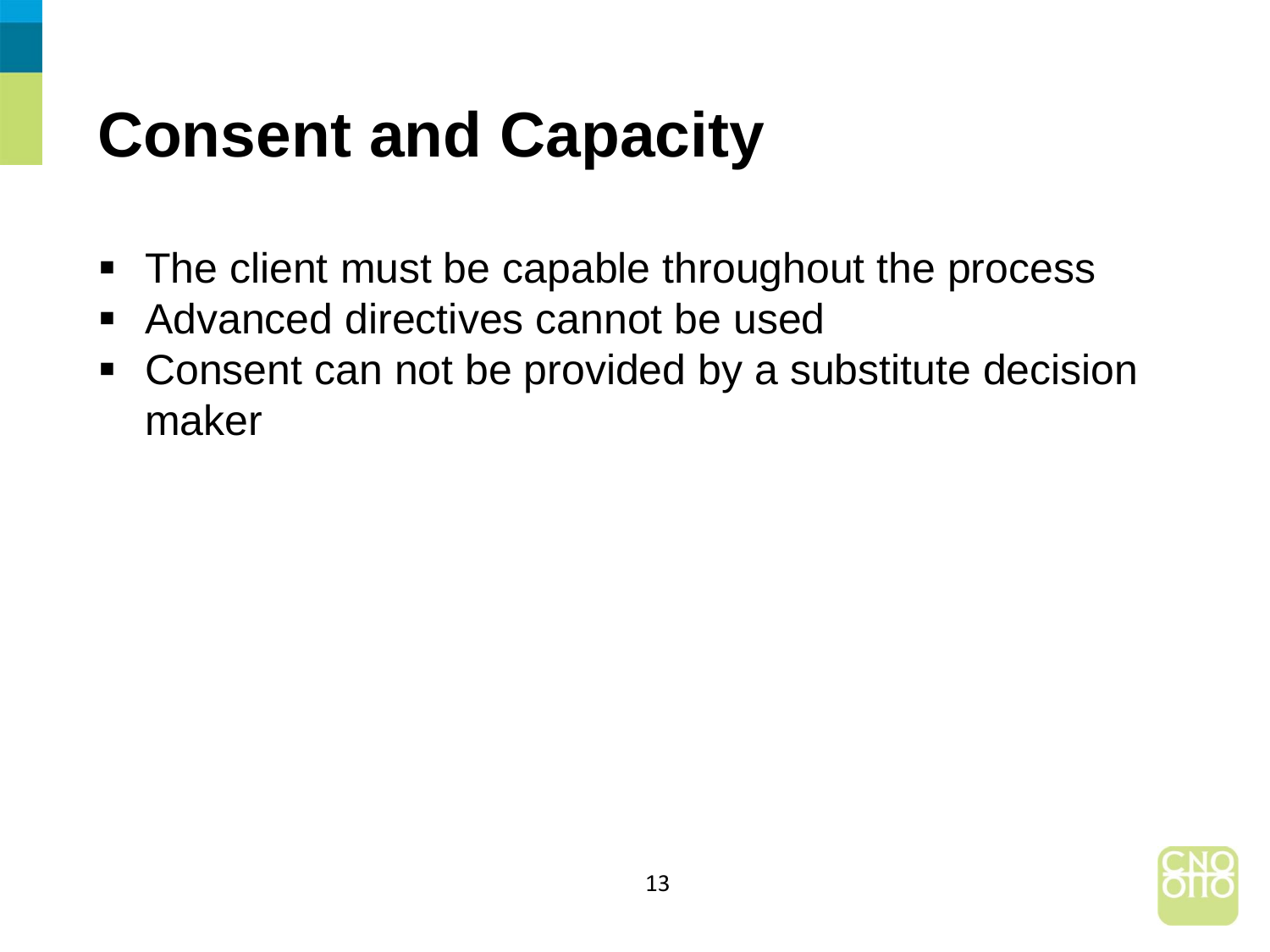## **Ensuring Safeguards are Met**

The law requires:

- a written request from the client signed by two independent witnesses
- a second opinion from an independent NP or physician
- **nandatory waiting period**

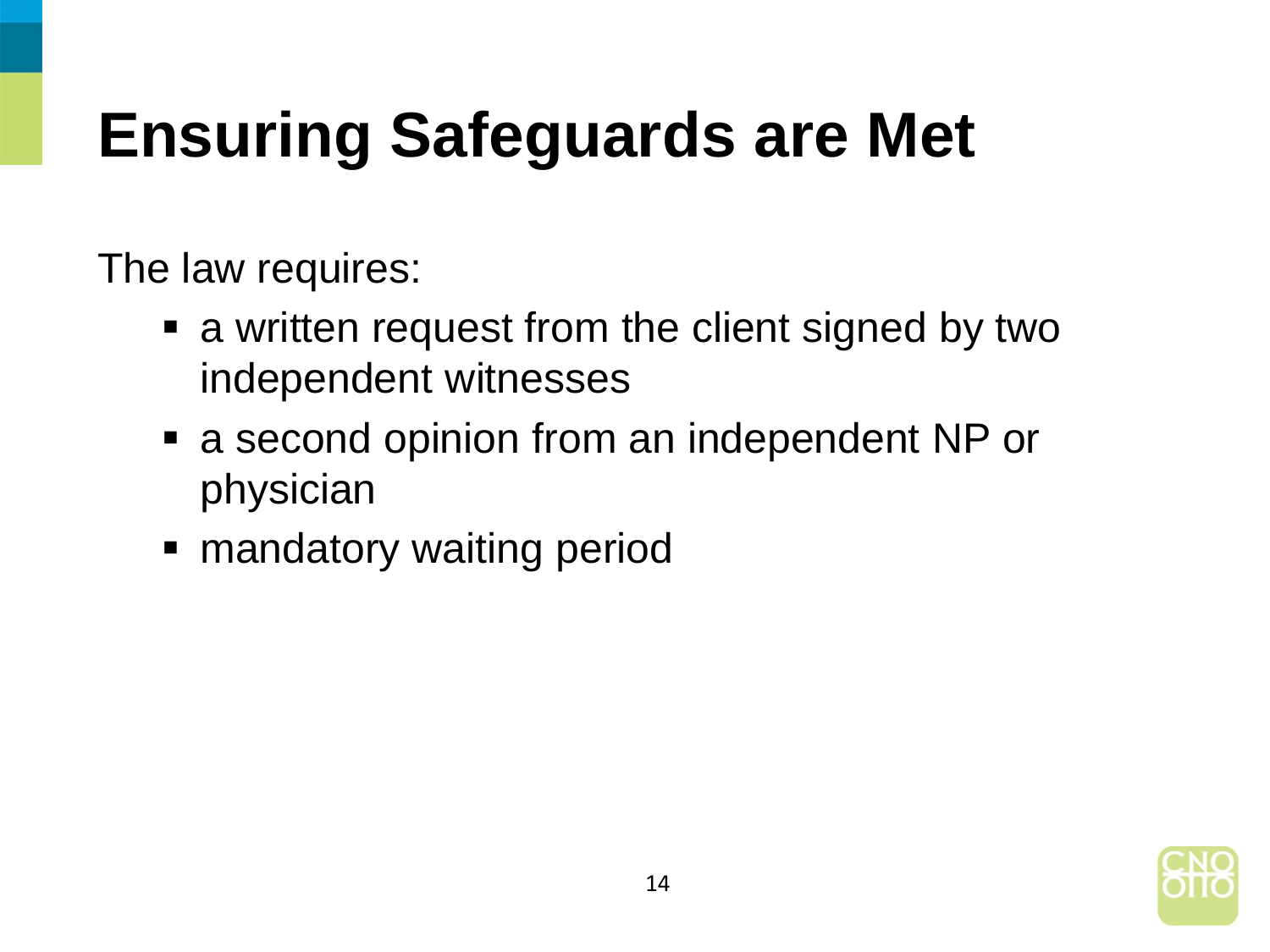#### **Providing Medical Assistance in Dying**

- Use evidence to select appropriate medications
- Refer to a physician if controlled substances are required
	- it is illegal for NPs to prescribe controlled substances
- Notify the pharmacist of the prescription's purpose
- Obtain consent from the client immediately before administering or providing the client with medication
- Report all deaths to the chief coroner only the coroner is authorized to complete the medical certificate of death

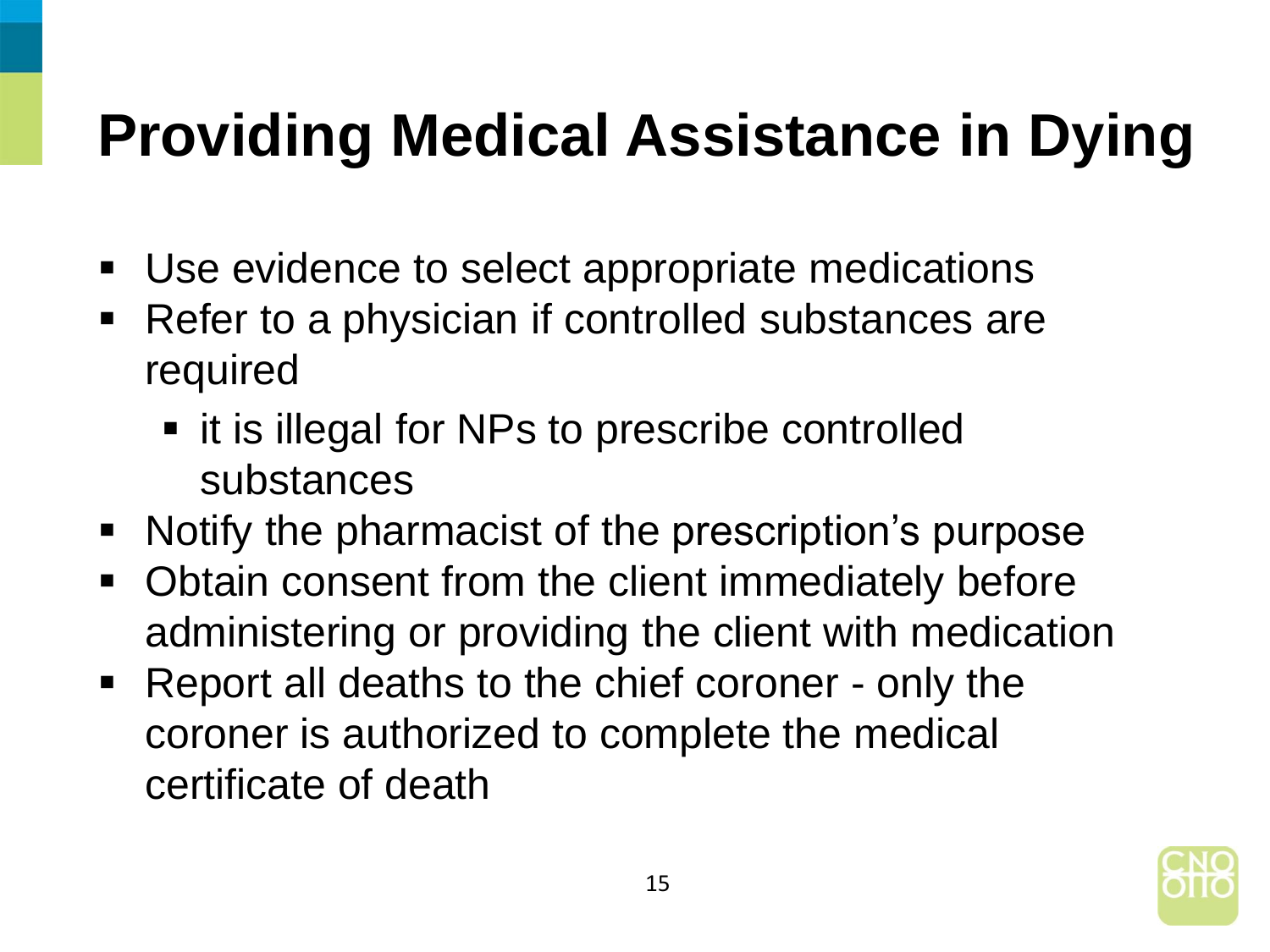## **College Resources**

- College documents:
	- **[Medical Assistance in Dying](http://www.cno.org/globalassets/4-learnaboutstandardsandguidelines/maid/maid-june-23-final.pdf)**
	- **Nedication Practice Standard**
	- **[Authorizing Mechanisms](http://www.cno.org/Global/docs/prac/41075_AuthorizingMech.pdf)**
	- **[Nurse Practitioner](http://www.cno.org/Global/docs/prac/41038_StrdRnec.pdf)**
	- **[Professional Standards](http://www.cno.org/Global/docs/prac/41006_ProfStds.pdf)**
	- **[Therapeutic Nurse-Client Relationships](http://www.cno.org/Global/docs/prac/41033_Therapeutic.pdf)**
- College Website: [www.cno.org/tools](http://www.cno.org/tools)

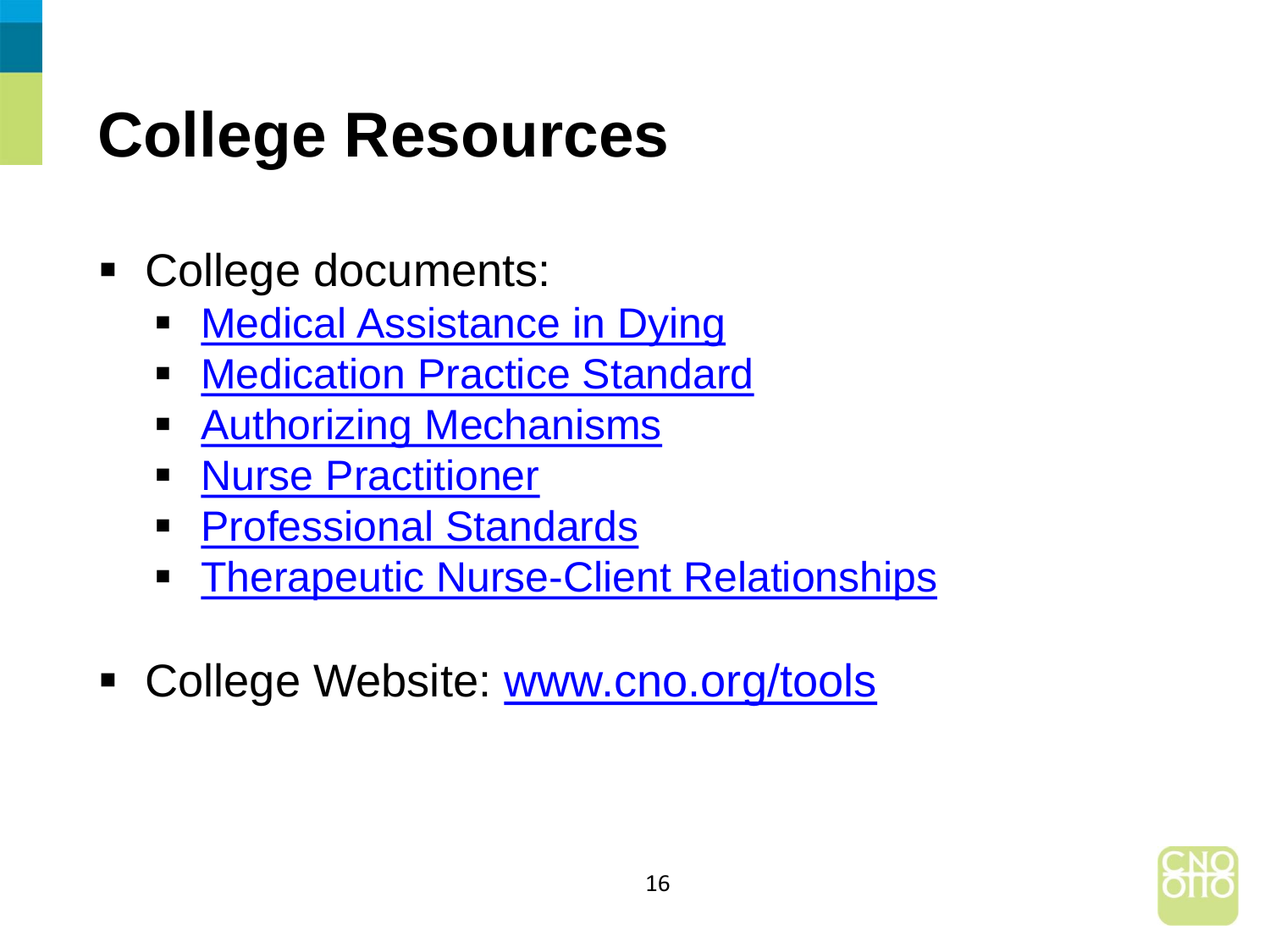#### **Contact Us**

- Practice support line
	- 416-928-0900 x 6397; Toll-free:1-800-387-5526
	- **Email: [PPD@cnomail.org](mailto:PPD@cnomail.org)**
- **Outreach Consultants:** [www.cno.org/prac/outreach](http://www.cno.org/prac/outreach)

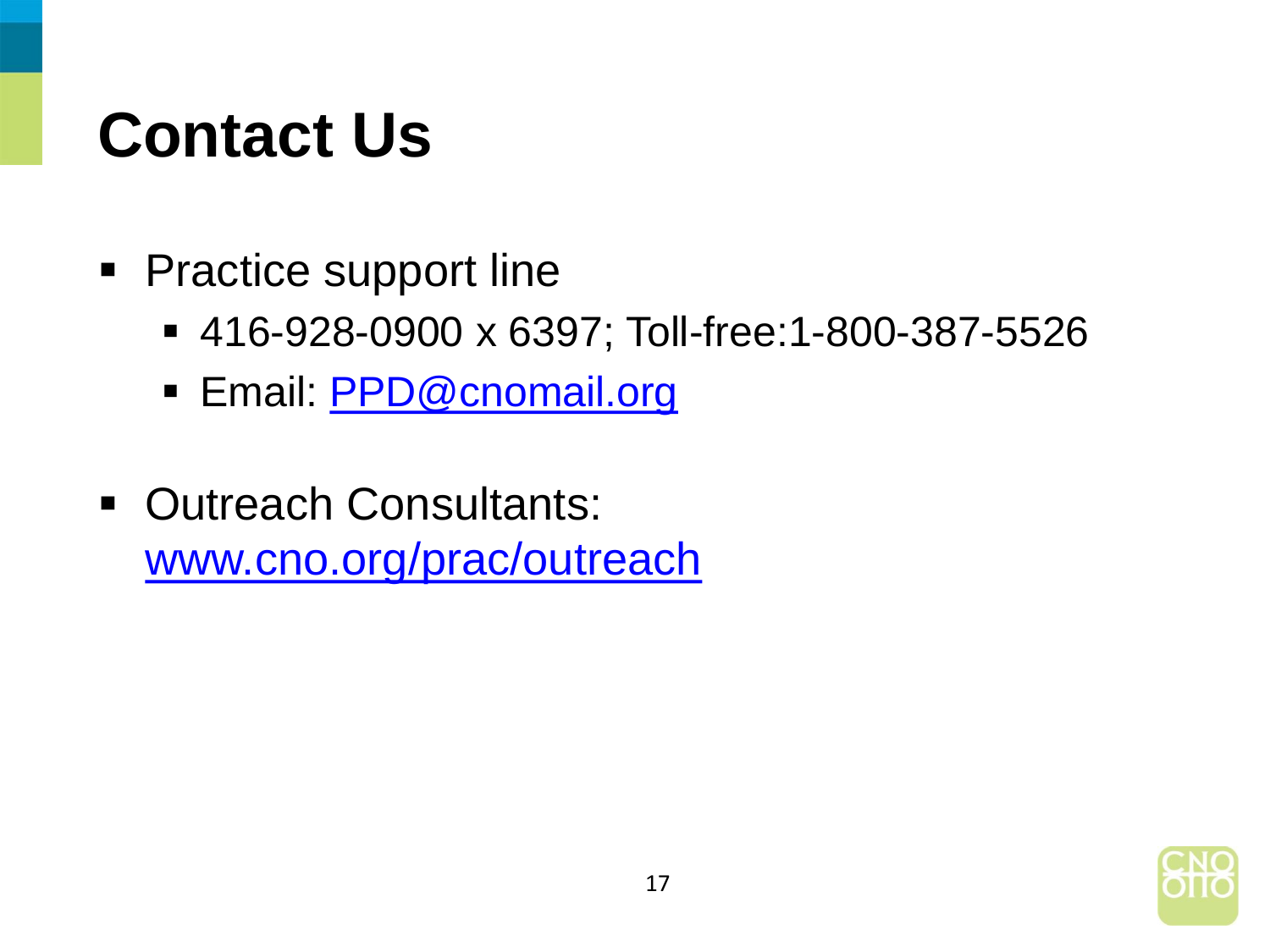#### **Questions ?**